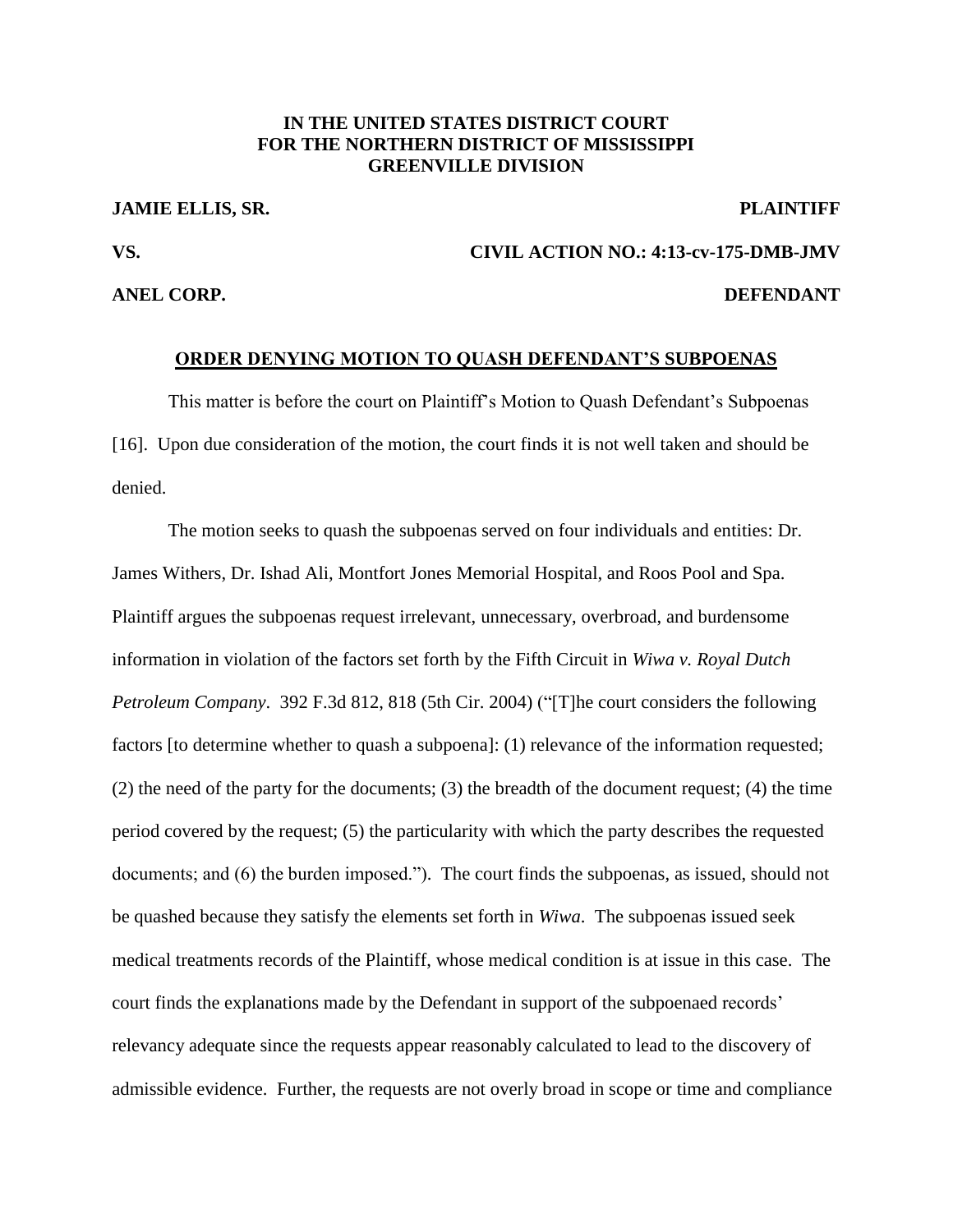does not impose an undue hardship. Of course, the fact that the documents are discoverable does not mean the documents are admissible at trial, nor that the plaintiff may not hereafter be entitled, upon a proper motion, to entry of a protective order to prohibit unnecessary discloser of same.

Further, most of the documents requested, specifically the subpoenas issued to Dr. James Withers, Montfort Jones Memorial Hospital, and Roos Pool and Spa, have already been produced by those entities. Had Plaintiff desired a ruling prior to production of those documents, it was incumbent on him to comply with Rules 37 and 45 of the Federal Rules of Civil Procedure and, specially, with the Local Rules of this District. FED. R. CIV. P. 37; FED. R. CIV. P. 45. "Motions regarding subpoenas will be considered discovery motions and are governed by the procedural requirements that govern discovery motions." L.U.Civ.R. 45(e). Pursuant to Local Uniform Civil Rule 37, the filing of a motion to quash a subpoena does not stay the response to that subpoena. L.U.Civ.R. 37(d). In order to stay the response, the party seeking protection of the court must obtain a ruling on the motion to quash before a response to the subpoena is filed. *Id.* The moving party filing a motion on such an urgent or necessitous matter must contact the court and arrange a definite time and place for the motion to be heard. L.U.Civ.R. 7(b)(8). They must also file written notice to all parties of the time and place of the hearing as well as serve all documents upon other parties. *Id.* Plaintiff did not comply with the foregoing; therefore, his motion to quash the subpoenas to which a response has already been made is necessarily moot. As to the subpoena to Dr. Ishad Ali, which the Defendant states it has not received a response, the court finds no satisfactory reason to quash that subpoena as discussed above.

**THEREFORE, IT IS ORDERED** that the Plaintiff's Motion to Quash Defendant's Subpoenas is hereby **DENIED**.